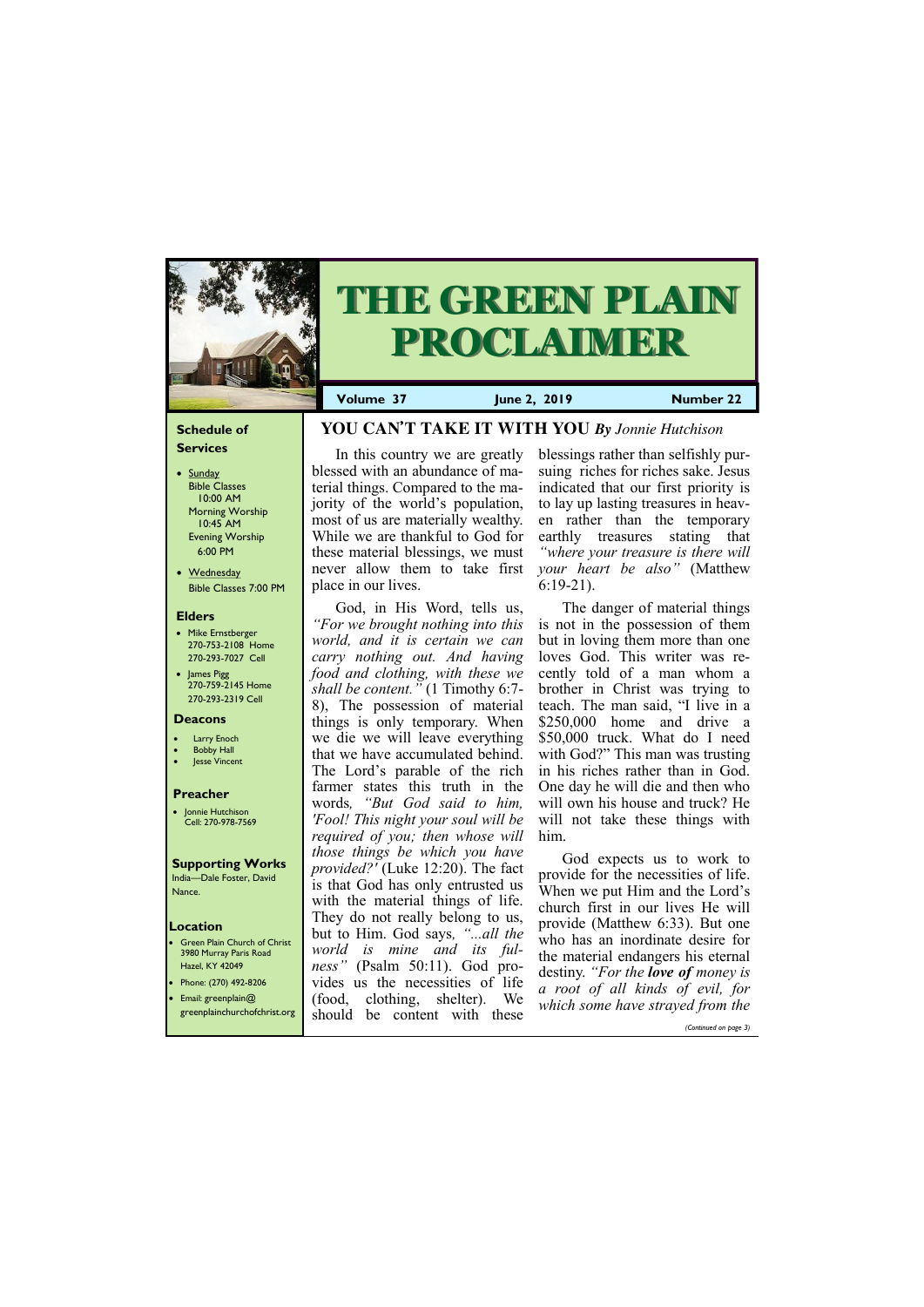# NEWS AND NOTES

- *REMEMBER IN PRAYER: Green Plain members*: Paul Brandon Lori Brandon , Peggy Jarvis, Rex and Margaret Enoch, Will Ed and Faye Travis , Mary Crutchfield, Vickie and Kaitlyn Canter, Joanne Barnes, Frank Towery, Maxine Pool, Hayes and Marjorie Grady, Mary Lowrie, Jim Fielder, Larry Enoch and Jesse and Mary Vincent.
- **Family and Friends:** Betty Pond, Naomi Pigg, Byron White, Meredith Enoch, Kenneth Mizell, Walter Bryars, Ann Workman, Mike and Dollie Kiser, Will and Nancy Winchester, Dean Carroll, Maryanne Stubblefield, Annie Lyons, Kenzie Murdock, Jim Hutson, Amy Lyons, Janice Canter, Maryanne Pedigrew, Dale Foster, Thomas Cooker, Don and Sherry Blackwell and Rhonda Mays & baby.
- This year's **VBS** is scheduled for June 18-20 beginning at 6:30 pm each evening. The theme is "Marooned: Steady Faith on Shifting Sands." We will have both children's and adult classes.
- **Pantry items for May** 2—Apple Sauce; 9 –Carrots; 16—Green Beans; 23—Canned Beets; 30—Baked Beans.
- Please remember our **snacks for the hospital program** and place your items in the baskets in the lobby.
- **PASS IT ON!** When you have finished reading this bulletin, why not pass it on to a loved one, friend or neighbor. Use this as a tool to spread the gospel. Or, pick up extra copies to hand or mail to others.
- **See our Facebook page** for announcements, updates and articles. Access to past editions of this bulletin are available on our website at http://greenplainchurchofchrist.org.
- **Mission Work:** Please continue to pray for the preachers this congregation is supporting in India and for Dale Foster, Ronnie Gootan, David Nance and Mike Kiser in their respective works.
- Watch **"A Bible Answer"** each Sunday morning at 8:00 am on WQWQ TV in Paducah, KY. This program is also available on their website at abibleanswertv.org and on GBN and YouTube**.**
- **June 2019 Anniversaries:** Larry & Teresa Enoch—16th; James & Jan Pigg—17th; Jim & Mary Lowrie—25th; **Birthdays:** LaDawn Hale—12th; Laura Sales—18th. Please let us know if we have left anyone out.
- People will often say that baptism is a work and since we are not saved by works, then we are not saved by baptism. Strange that one would come to this conclusion about baptism but not about faith since the Bible clearly teaches that faith is a work. John 6:29*, "Jesus answered and said to them, "This is the work of God, that you believe in Him whom He sent."* Faith without works is dead (James 2:24-26).



**Page 2**

*BIBLE RESEARCH QUESTION*

**This Week: When Jesus was twelve years old what was He doing when his parents found Him in the temple?**

**Last Week**: *Who recognized Jesus as the Messiah when he was presented at the Temple as a baby?* 

| <b>Answer</b> Simeon and Anna both recognized Jesus as |  |
|--------------------------------------------------------|--|
| $\vert$ the Messiah (Luke 2:25-39).                    |  |
|                                                        |  |
|                                                        |  |

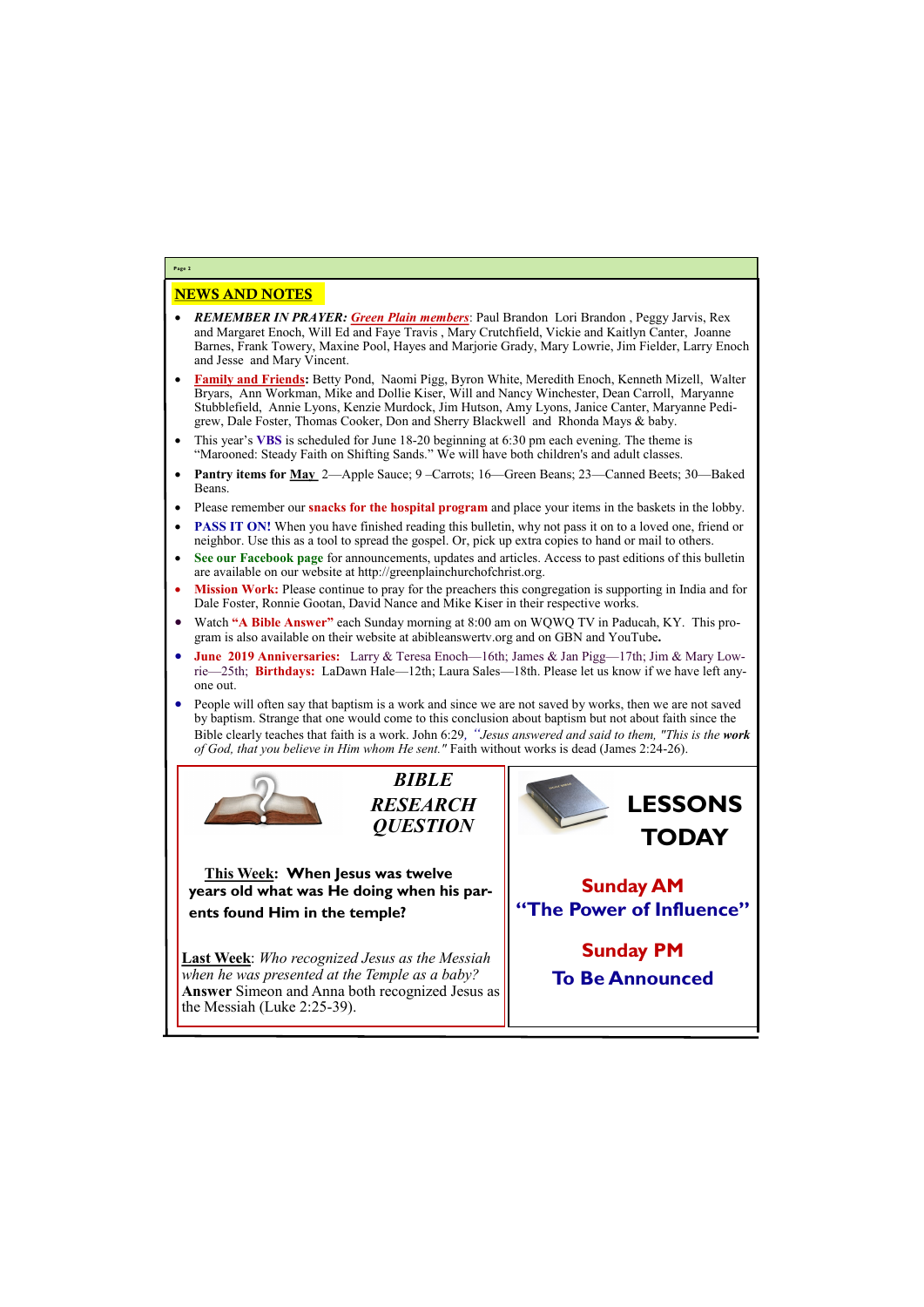**Page 3**

*faith in their greediness, and pierced themselves through with many sorrows"* (1 Timothy 6:10). The alternative to "the love of money" is found in the next two verses, *"But you, O man of God, flee these things and pursue righteousness, godliness, faith, love, patience, gentleness. 12 Fight the good fight of faith, lay hold on eternal life, to which you were also called and have confessed the good confession in the presence of*  *many witnesses." (*1 Timothy 6:11-12).

Let us learn to put the proper value on the spiritual things of life knowing that preparing for eternity is much more important and necessary than accumulating the material things. "*For we brought nothing into this world, and it is certain we can carry nothing out. And having food and clothing, with these we shall be content."* (1 Timothy 6:7- 8),

*(Continued from page 1)*

# **MAKE THE MOST OF LIFE** *aBy Mike Riley*

As we grow older, have we ever felt that we are not needed? If we have, know that we are **greatly needed** by those who need help along life's troublesome (and many times, extremely harsh) way. The following poem by an unknown author encourages us to provide whatever help we can to folks with whom we interact in our every day Christian walk. May God be glorified as we [let](https://gewatkins.net/let-our-light-so-shine-before-men/)  [our light so shine before men](https://gewatkins.net/let-our-light-so-shine-before-men/) (Matthew 5:16; cf. Luke 10:25-37):

*If you have shared another's load Or eased another's pain,*

*If you have soothed another's soul Life has not been in vain.*

*If you have cheered another's heart,*

*Or made a sad face smile,*

*If you have calmed another's fears Your life has been worthwhile.*

*If you have said a tender word Or dried another's tears,*

*If you have spread your share of love Then you've been needed here.*

*If you have lent a helping hand Through times of care and strife,*

*If you have done a little good You've made the most of life.*

*—GEWatkins.net*

# **The Conscience By** *G. F. Raines, 1968*

 The conscience is "Sense of consciousness of the moral goodness or blameworthiness of one's own conduct, intentions, or character, to-gether with a feeling of obligation to do right or be good."

 Tryon Edwards has well said that "Conscience is merely our own judgment of the right or wrong of our actions, and so can never be a safe guide unless enlightened by the word of God."

 *"Thy word is a lamp unto my feet, and a light unto my path." (Psalm 119: 105.) "The entrance of thy* 

*words giveth light; it giveth understanding unto the simple." (Psalm 119: 130.) "All scripture is given by inspiration of God, and is profitable for doctrine, for reproof, for correction, for instruction in righteousness: That the man of God may be perfect, throughly furnished unto all good works." (2 Tim. 3:16, 17.)*  Repetitious sin willfully engaged in will finally destroy the conscience.

 In *1 Tim. 4: 1, 2 Paul tells us that the effect of rep- (Continued on page 4)*